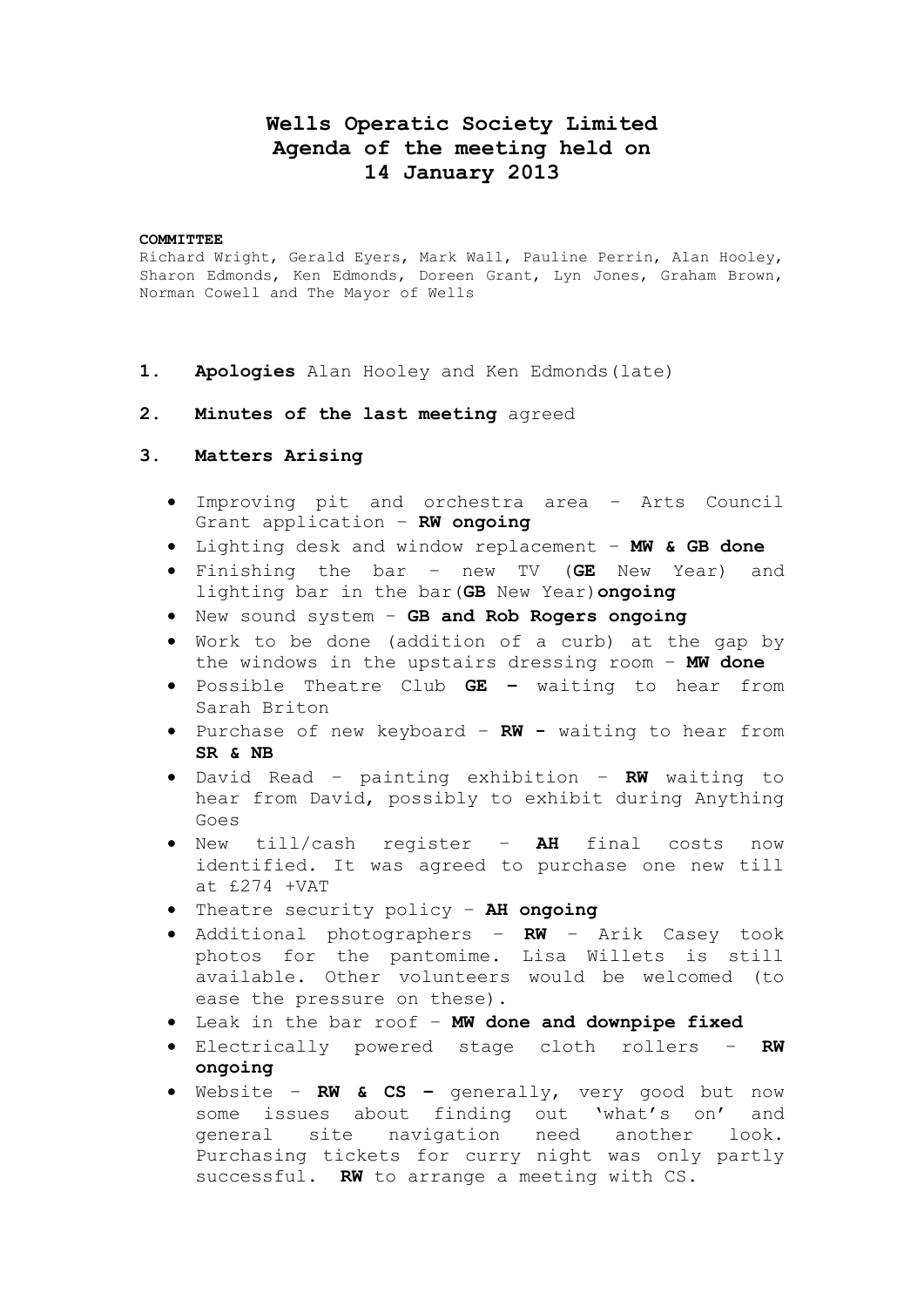## **4. Correspondence**

 Letter from Nichola White of Mellifont Abby thanking the society for another great Pantomime.

## **5. Treasurer's Report – PP**

- Sale of shares with Barclays Bank **PP & RW** done! £502.67 done after expenses'! Yippee
- Credit Card system **AH** Update done
- Rumpelstiltskin figures still to finalise but it looks like a profit of about £7,000. Well done to all.
- Programme sales with the loss of Thales' sponsorship we need to look again at the price, quality and quantity of show programmes printed. It was suggested that ¼ sales of the programmes is a better estimate than the present 1/3 of projected seat sales. Programmes should not be increased in price, but if possible reduced.
- CRS Building Supplies Ltd credit account has been set up.

## **6. Membership**

- New members Adrian Mitchell, Janice Holwill, Natalie Hope and Nick Creaser, all Ordinary, all agreed.
- Arrangements for **Civic night LJ –** asked for clarification over how patrons' names should go in the programme. **GE** to invite the Mayor and guests (a max. party of 10). Pre show 6.30pm drinks and canapés in the bar, all other members of the public should use the Rehearsal Room before the show. Blue School to be asked again to provide the catering  $(GE)$ .
- **Dinner Dance** May  $10^{th}$  2013 **AH** arrangements have been made. Tickets will be on sale during Anything Goes.
- **AGM** 24TH May 2013 There will be a number of changes to the committee at this time, including the Chairman who will complete his 4 year term and Alan Hooley who has resigned from the committee leaving his social events portfolio needing another coordinator. **RW** to write to the membership.
- Subscriptions poster and car park information **GE done**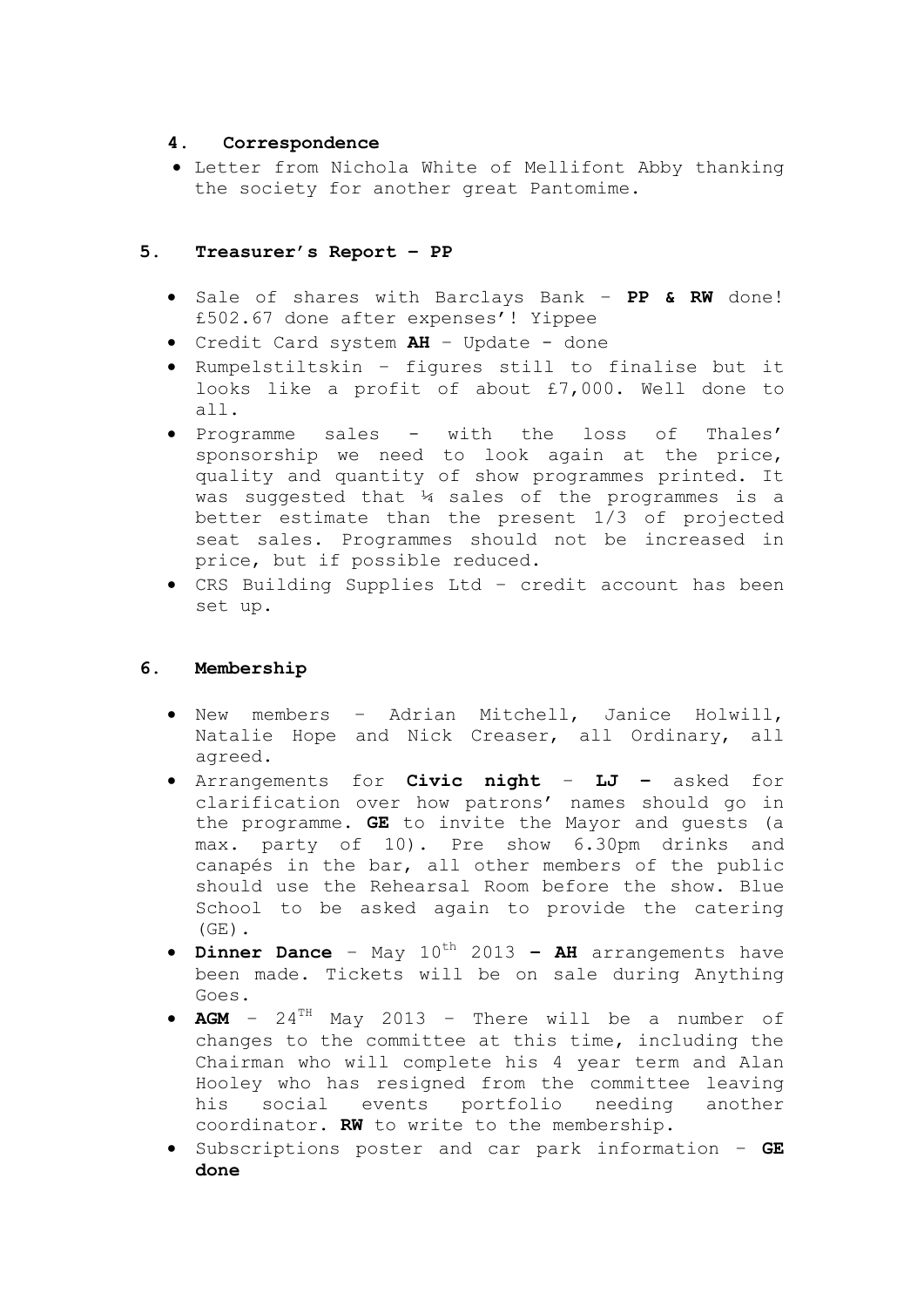**7. Publicity** – Anything Goes details to KE asap.

### **8. Theatre Renovations**

- Downpipe **MW done**
- **MW** to look at the cast iron gutters around the building, some are leaking and in a poor state.

### **9. Production/Trifold/Hire**

- **February 21 – 23 – Endgame DG** this production has been rescheduled for July  $26^{th}/27^{th}$  with an introductory reading on the 5<sup>th</sup> March. This is a workshop performance for members only. There will not be the same overheads as other shows.
- **Anything Goes – April 22 – 27 2013 – GE** directing and producing; **TE** – choreography, **Judy Neale** – Tap Choreography, **MD** – **Sheila Ross,** Programme & Publicity – **Vicky Orman** , Stage Manager – **David Papworth,** Costumes – **Louise Baker & Clara Bosque Wiberg**, Lighting – **Rob Rodgers**, Props – **Lesley Ricketts** & **Jill Stone**, Make-Up – **Helen & Julie Makin** Prompt – **DG,** Rehearsal Schedule – **Agreed**, Budget – **Agreed**, Ticket Price – **£12 & £9** no concessions Friday or Saturday
- **May 29 – June 1–** Youth Theatre Show Beauty & The Beast. **Sarah Neale –** Directing, **Nicky Hann –** Assistant Director and Producer, **Chris Spray –** Stage Manager, MD – **Sheila Ross,** Choreography – **Sarah Neale & Harriet Durston,** Programme & Publicity - ?, Lighting - ?, Set design – **Catharine Tucker,** Props - ?, Prompt - ?, Make-Up – **Daisy Nicholson-Layley plus team,** Rehearsal Schedule – Agreed, Budget – TBA, Ticket price – TBA. Possible sponsorship,
- **Moonfleet – BOVTS** 18 June this is now cancelled
- **July 3 – 6 2013 –** Mort by Terry Pratchett **KE**  Directing, Producer – **Vicky Orman,** Stage Manager – **Charlie Watkins,** Costumes – **Sarah Briton,** Props – **Lesley Ricketts, budget meeting tba £9 £7**
- **Pajama Game -** September 11 14 2013 **AH** Directing, **Sheila Ross –** MD, **Carol Applegate –** Choreography, Lighting – **GB,** Stage Manager - ?, Budget – TBA, Ticket price – TBA, Rehearsal Schedule - TBA
- **October 23 – 26 2013 –** Play **DG & MW?**
- **Pantomime December 14 – 21 2013** Possibly look at something else for next year – Wind in the Willows, Scrooge, Christmas Carol, needs kids and company, and the same type of content Wizard of Oz, **offers?**